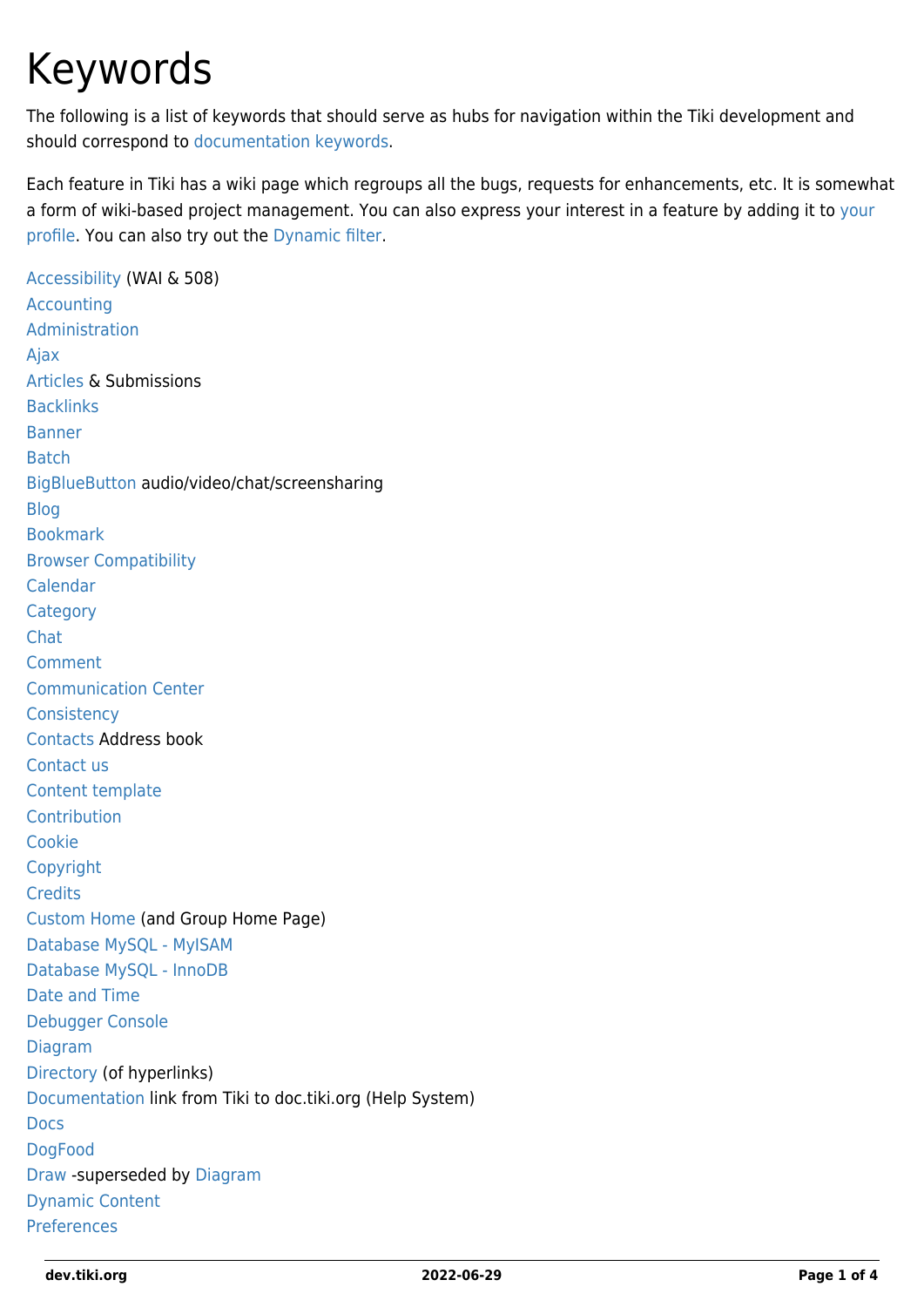[Dynamic Variable](https://dev.tiki.org/Dynamic-Variable) [External Authentication](https://dev.tiki.org/External-Authentication) [FAQ](https://dev.tiki.org/Faq) [Featured links](https://dev.tiki.org/Featured-links) [Feeds](https://dev.tiki.org/Feeds) (RSS) [File Gallery](https://dev.tiki.org/File-Gallery) [Forum](https://dev.tiki.org/Forum) [Friendship Network](https://dev.tiki.org/Friendship-Network) (Community) **[Gantt](https://dev.tiki.org/jQuery-Gantt-editor) [Group](https://dev.tiki.org/Group)** [Groupmail](https://dev.tiki.org/GroupMail) [Help](https://dev.tiki.org/Help) **[History](https://dev.tiki.org/History) [Hotword](https://dev.tiki.org/Hotword)** [HTML Page](https://dev.tiki.org/HTML-Page) [i18n](https://dev.tiki.org/i18n) (Multilingual, l10n, Babelfish) [Image Gallery](https://dev.tiki.org/Image-Gallery) [Import-Export](https://dev.tiki.org/Import-Export) [Install](https://dev.tiki.org/Install) [Integrator](https://dev.tiki.org/Integrator) [Interoperability](https://dev.tiki.org/Interoperability) [Inter-User Messages](https://dev.tiki.org/Inter-User-Messages) [InterTiki](https://dev.tiki.org/InterTiki) [jQuery](https://dev.tiki.org/jQuery) [Kaltura](https://dev.tiki.org/Kaltura) video management [Karma](https://dev.tiki.org/Karma) [Live Support](https://dev.tiki.org/Live-Support) [Logs](https://dev.tiki.org/Logs) (system & action) [Lost edit protection](https://dev.tiki.org/Lost-edit-protection) [Mail-in](https://dev.tiki.org/Mail-in) [Map](https://dev.tiki.org/Map) [Menu](https://dev.tiki.org/Menu) [Meta Tag](https://dev.tiki.org/Meta-Tag) [Missing features](https://dev.tiki.org/Major-Features-Missing-In-Tiki) [Visual Mapping](https://dev.tiki.org/Visual-Mapping) [Mobile](https://dev.tiki.org/Mobile) [Mods](https://dev.tiki.org/Mods) [Modules](https://dev.tiki.org/Modules) **[MultiTiki](https://dev.tiki.org/MultiTiki)** [MyTiki](https://dev.tiki.org/MyTiki) [Newsletter](https://dev.tiki.org/Newsletter) [Notepad](https://dev.tiki.org/Notepad) [OS independence](https://dev.tiki.org/Operating-System-independence) (Non-Linux, Windows/IIS, Mac, BSD) [Organic Groups](https://dev.tiki.org/Organic-Groups) (Self-managed Teams) [Packages](https://dev.tiki.org/Packages) [Payment](https://dev.tiki.org/Payment)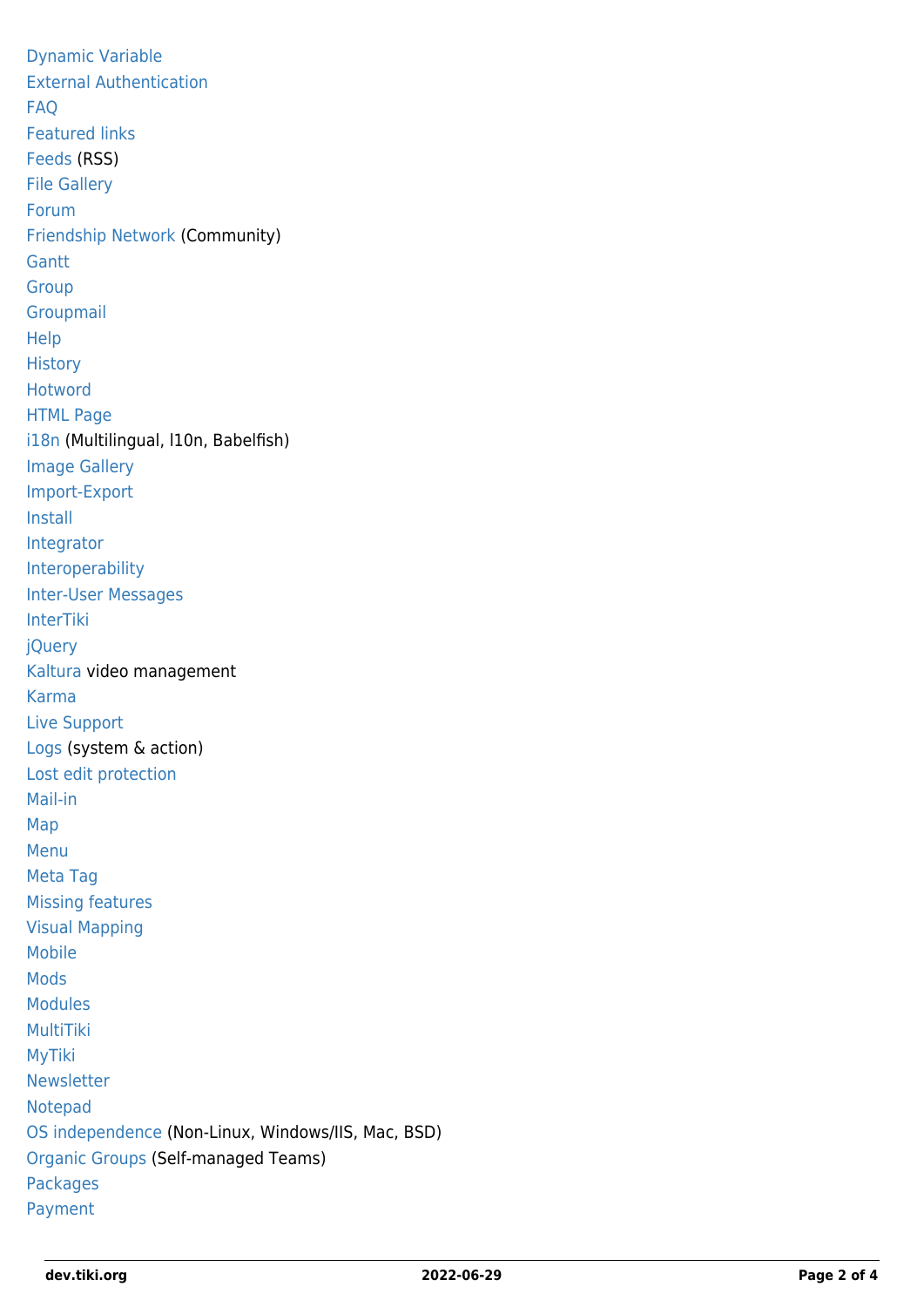[PDF](https://dev.tiki.org/PDF) [Performance](https://dev.tiki.org/Performance) Speed / Load / Compression / Cache [Permission](https://dev.tiki.org/Permission) [Poll](https://dev.tiki.org/Poll) [Profiles](https://dev.tiki.org/Profiles) **[Quiz](https://dev.tiki.org/Quiz)** [Rating](https://dev.tiki.org/Rating) [Realname](https://dev.tiki.org/Realname) [Report](https://dev.tiki.org/Report) [Revision Approval](https://dev.tiki.org/Revision-Approval) **[Scheduler](https://dev.tiki.org/Scheduler) [Score](https://dev.tiki.org/Score)** [Search engine optimization](https://dev.tiki.org/Search-engine-optimization) (SEO) **[Search](https://dev.tiki.org/Search) [Security](https://dev.tiki.org/Security)** [Semantic](https://dev.tiki.org/Semantic) links **[Share](https://dev.tiki.org/Share)** [Shopping Cart](https://dev.tiki.org/Shopping-Cart) **[Shoutbox](https://dev.tiki.org/Shoutbox)** [Site Identity](https://dev.tiki.org/Site-Identity) **[Slideshow](https://dev.tiki.org/Slideshow)** [Smarty Template](https://dev.tiki.org/Smarty-Template) [Social Networking](https://dev.tiki.org/Social-Networking) [Spam protection](https://dev.tiki.org/Spam-protection) (Anti-bot CATPCHA) **[Spellcheck](https://dev.tiki.org/Spellcheck)** [Spreadsheet](https://dev.tiki.org/Spreadsheet) [Staging and Approval](https://dev.tiki.org/Staging-and-Approval) **[Stats](https://dev.tiki.org/Stats)** [Survey](https://dev.tiki.org/Survey) [Syntax Highlighter](https://dev.tiki.org/Syntax%20Highlighter) (Codemirror) **[Tablesorter](https://dev.tiki.org/Tablesorter)** [Tags](https://dev.tiki.org/Tags) [Task](https://dev.tiki.org/Task) [Tell a Friend](https://dev.tiki.org/Tell-a-Friend) [Terms and Conditions](https://dev.tiki.org/Terms-and-Conditions) [Theme](https://dev.tiki.org/Theme) **[TikiTests](https://dev.tiki.org/TikiTests)** [Timesheet](https://dev.tiki.org/Timesheet) [Token Access](https://dev.tiki.org/Token-Access) [Toolbar](https://dev.tiki.org/Toolbar) (Quicktags) **[Tours](https://dev.tiki.org/Tours) [Trackers](https://dev.tiki.org/Trackers)** [TRIM](https://dev.tiki.org/TRIM) [User Administration](https://dev.tiki.org/User-Administration) [User Files](https://dev.tiki.org/User-Files) [User Menu](https://dev.tiki.org/User-Menu)